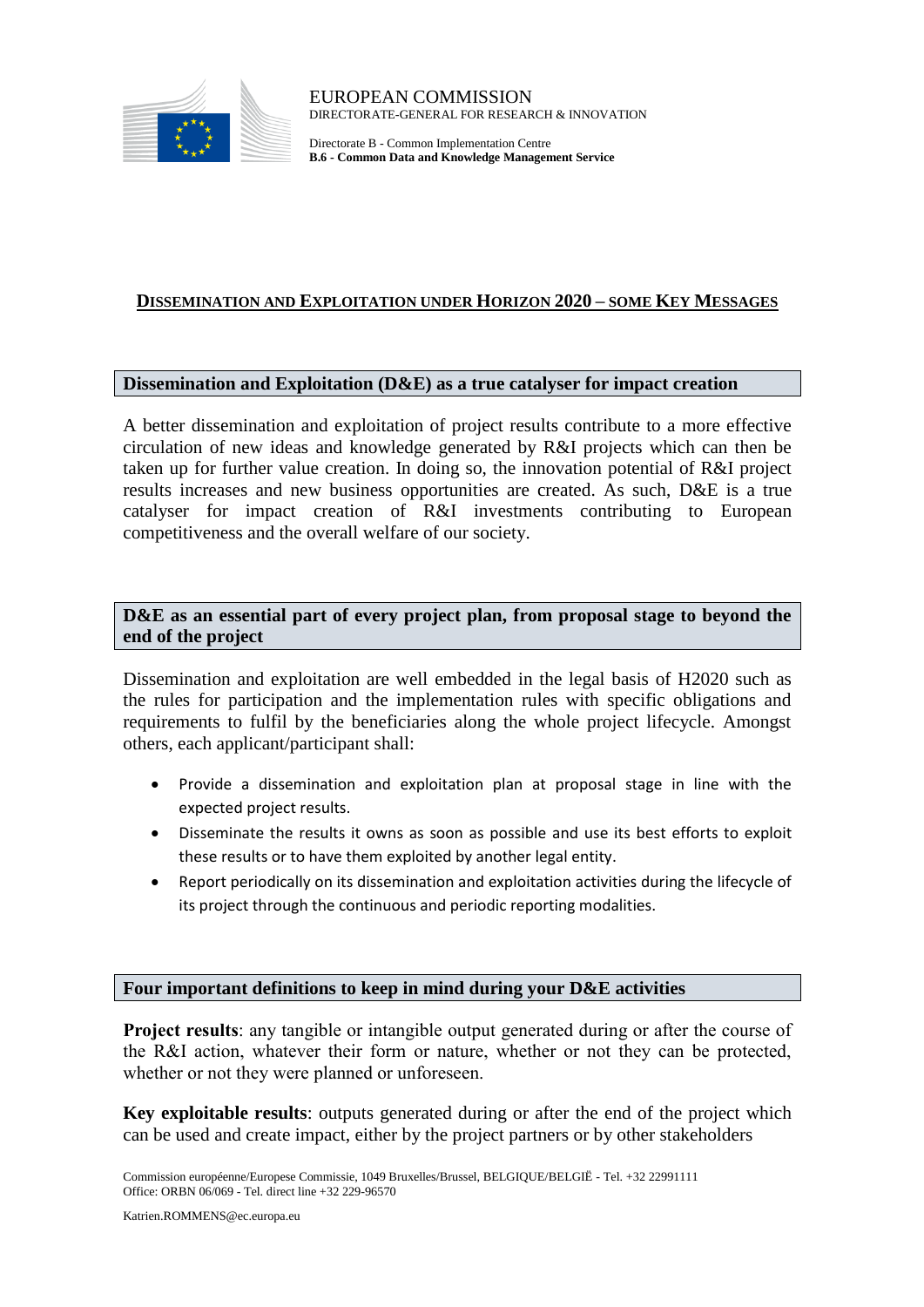**Dissemination:** Making the results of a project public, not only by scientific publications in any medium aiming at a maximum circulation of knowledge and results to the ones that can best make use of them

**Exploitation:** The utilisation of results in developing, creating and marketing a product or process, or in creating and providing a service, or in standardisation activities. Important is that exploitation can be commercial as well as societal and political in nature.

## **While reporting on your dissemination and exploitation activities keep in mind….**

- To update the plan for exploitation and dissemination of results in line. The initial D&E plan as included in the proposal is not a static element but a evolves in line with the course of the project and its (intermediate) results
- To identify correctly your project results and their potential stakeholders/end-users. Hereby do not only focus on scientific, tangible, planned results but also on nonscientific, intangible and unforeseen results generated by your project.
- That exploitation is more than commercialisation of a new product or service! Also consider policy relevant evidence as an exploitable result for policy-makers
- To include in the final report, when possible, forward-looking elements on eventual D&E activities that are planned after project ending.
- To pay enough attention to the D&E sections in the reporting, don't leave it blank or incomplete! They can be reason to refuse payment.

#### **The Horizon Result Platform**

The Horizon Results Platform is a Platform where Framework Programme Participants present their results for anyone to search, contact their owners, aiming at fruitful partnerships between supply and demand of R&I project results that will eventually generate desired value for all partners and society.

The results are presented through a sales-pitch style abstract, video, PowerPoint presentation(s) or other means and are searchable according to the visitor's needs and interests by for example sector, geography and/or keyword.

**Spoiler alert:** Under Horizon Europe, beneficiaries who decide not to exploit themselves their results, will be obliged to make them available to other interested stakeholders. Although the beneficiary can choose how he will comply, the use of the Horizon Result Platform (free of charge) will be highly recommended as the platform to use in order to comply with this new requirement.

Beneficiaries are invited to explore the platform on [https://ec.europa.eu/info/funding](https://ec.europa.eu/info/funding-tenders/opportunities/portal/screen/opportunities/horizon-results-platform)[tenders/opportunities/portal/screen/opportunities/horizon-results-platform.](https://ec.europa.eu/info/funding-tenders/opportunities/portal/screen/opportunities/horizon-results-platform)

**The platform will be opened for beneficiaries to upload their exploitable results soon** (foreseen date: end of November 2019)